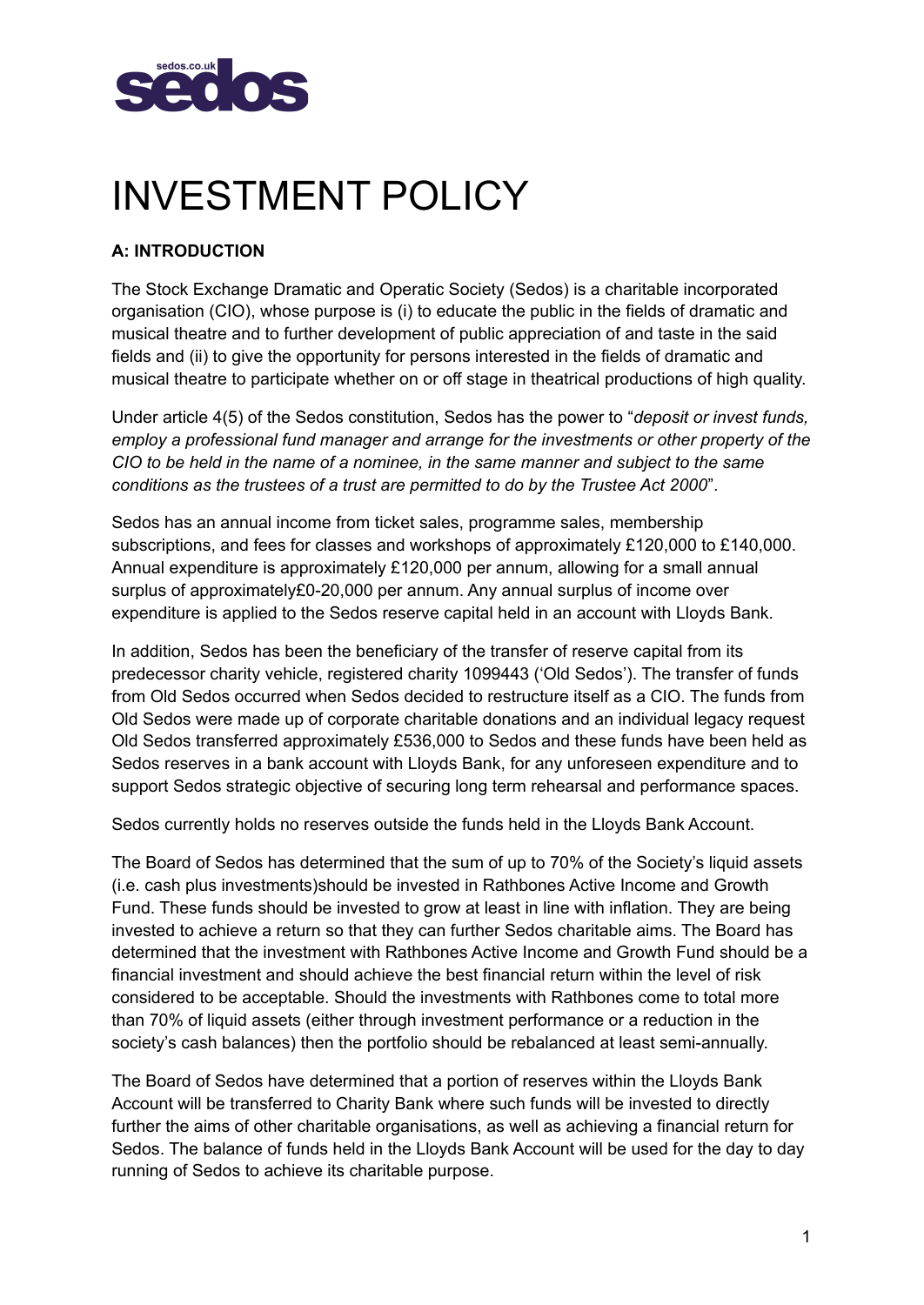

The Investment Committee review investment decisions at regular meetings. Responsibility for day- to day investment management will lie with an authorised professional investment manager regulated by the FCA. This will be on a discretionary basis.

# **B: INVESTMENT OBJECTIVES**

The Board of Sedos seeks to produce the best financial return within an acceptable, medium level of risk.

The investment objective for the long term investments is to generate a return in excess of inflation.

The investment objective for the short term is to preserve the capital value with a medium level of risk. Assets should be readily available to meet unanticipated cash flow requirements, as well as the anticipated capital expenditure to support Sedos strategic objective of securing long term rehearsal and performance spaces, when such spaces become available.

The Board of Sedos would like to achieve a targeted return of CPI +3% in order to grow assets above inflation.

## **C: RISK**

## **Attitude to Risk**

- Sedos is reliant on legacies and on donations for its activities. Investment assets are held as reserves.
- The key risk to the long term reserves is inflation and the assets should be invested to mitigate this risk over the long term. The Board of Sedos understand that this is likely to mean that investment will be concentrated in real assets and that the capital value will fluctuate. It is recognised that in order to achieve the desired growth of the assets, a medium level of risk will be necessary. The Board of Sedos is comfortable with this. The focus of investment should include consideration for lowering volatility.

#### **Assets**

● Sedos assets can be invested widely and should be diversified by asset class and by security. Asset classes could include cash, bonds, equities, property, hedge funds, structured products, private equity, commodities and any other asset that is deemed suitable for Sedos.

#### **Currency**

• The base currency of the investment portfolio is Sterling.

#### **D: LIQUIDITY REQUIREMENTS**

Income from the long term investments will be re-invested. If there is a shortfall in income outside the investments, the Board may decide to draw down some of the capital, but this is not expected to be a regular occurrence.